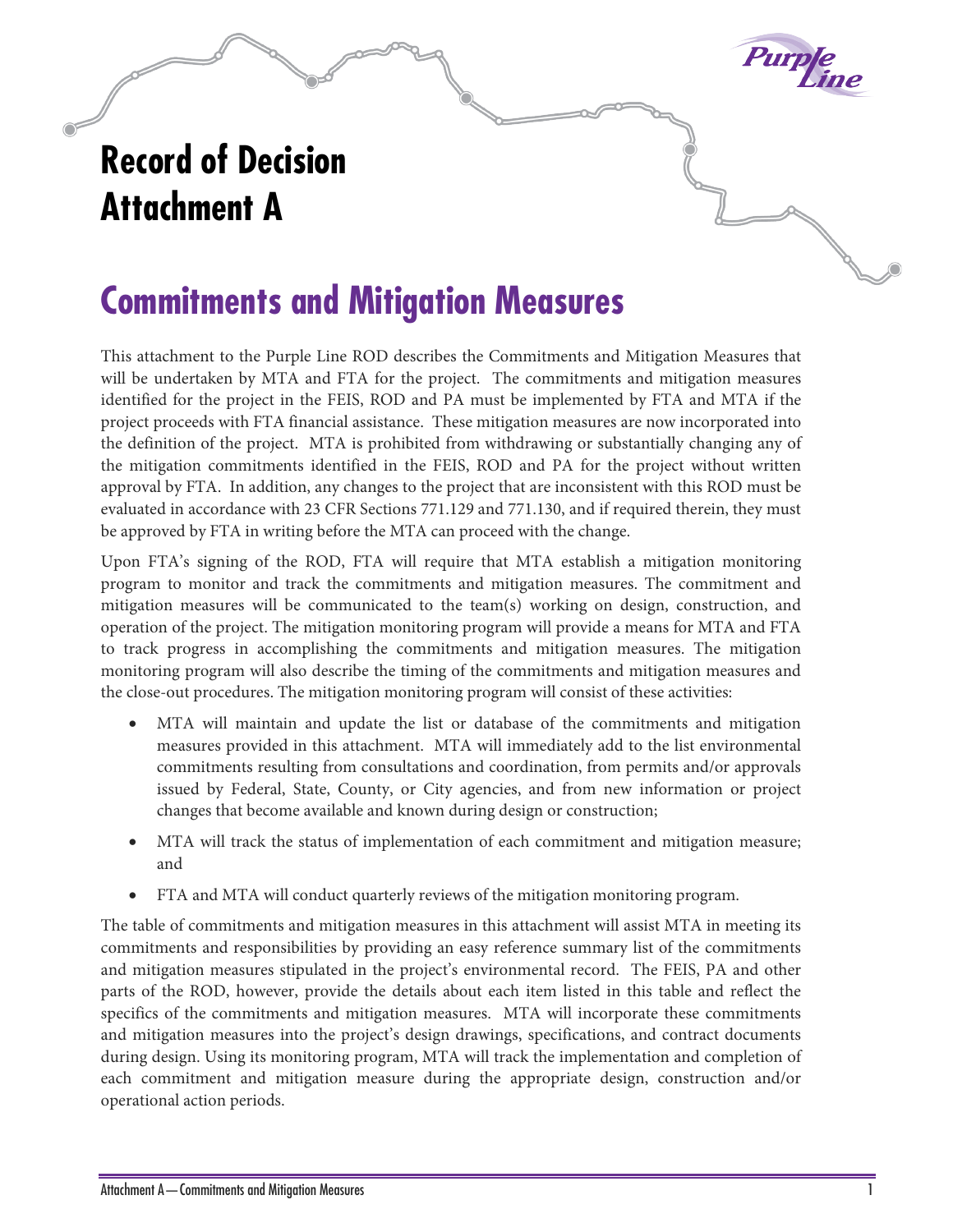| Mitigation ID and<br>Reference          | <b>Construction or Long-</b><br>term Issue | <b>Commitment or Mitigation Measure</b>                                                                                                                                                                                                                                                                                                                                                                                                                                                                                                                                                                                                                                                                                                                                                                                                                                                                                                 | <b>Responsible Party</b>                                                    |
|-----------------------------------------|--------------------------------------------|-----------------------------------------------------------------------------------------------------------------------------------------------------------------------------------------------------------------------------------------------------------------------------------------------------------------------------------------------------------------------------------------------------------------------------------------------------------------------------------------------------------------------------------------------------------------------------------------------------------------------------------------------------------------------------------------------------------------------------------------------------------------------------------------------------------------------------------------------------------------------------------------------------------------------------------------|-----------------------------------------------------------------------------|
| <b>Transportation (TR)</b>              |                                            |                                                                                                                                                                                                                                                                                                                                                                                                                                                                                                                                                                                                                                                                                                                                                                                                                                                                                                                                         |                                                                             |
| <b>TR01</b><br><b>FEIS Ch. 5.3</b>      | Construction-<br>Management                | During design and prior to construction, MTA will coordinate with the Maryland State Highway Administration (MD SHA), Montgomery and<br>Prince George's Counties (counties), and providers of transit and emergency services in the corridor and develop a Transportation<br>Management Plan (TMP) to minimize potential adverse impacts to traffic, transit, and pedestrians during project construction. As described in<br>FEIS Chapter 5.3, the plan will include traffic control plans that illustrate how to maintain transit, vehicular, pedestrian and bicycle traffic in<br>the project corridor during construction, as well as safety, emergency vehicle and property access. MTA will consider suggestions made by the<br>U.S. Environmental Protection Agency in its October 29, 2013 letter regarding elements of the TMP and coordinate with them where<br>appropriate. MTA will implement the plan during construction. | MTA with MD SHA,<br>counties, transit and<br>emergency service<br>providers |
| TR <sub>02</sub><br>FEIS Ch. 3.4        | Construction - Detours                     | MTA will work with Montgomery County to designate, communicate, and sign detour routes for the Interim Capital Crescent Trail throughout<br>project construction. MTA will also minimize the time of trail closure. MTA will identify trail detours in the TMP during design.                                                                                                                                                                                                                                                                                                                                                                                                                                                                                                                                                                                                                                                           | <b>MTA with Montgomery</b><br>County                                        |
| TR <sub>03</sub><br><b>FEIS Ch. 3.8</b> | Construction - Access                      | MTA will maintain pedestrian movements and pedestrian access in the project corridor to the extent reasonably feasible during project<br>construction. Where it is not possible to maintain existing movements during construction, MTA will designate alternate routing with<br>appropriate signing.                                                                                                                                                                                                                                                                                                                                                                                                                                                                                                                                                                                                                                   | <b>MTA</b>                                                                  |
| TR <sub>04</sub><br><b>FEIS Ch. 3.8</b> | Long-term - Parking                        | During design, MTA will coordinate with Montgomery County to identify specific mitigation strategies to address permanent loss of on-street<br>parking along Bonifant Street. MTA will implement the specific mitigation strategies during construction.                                                                                                                                                                                                                                                                                                                                                                                                                                                                                                                                                                                                                                                                                | <b>MTA with Montgomery</b><br>County                                        |
| <b>TR05</b><br><b>FEIS Ch. 3.8</b>      | Long-term - Parking                        | MTA will design approximately 200 permanent parking spaces to replace the parking used by Montgomery County Department of<br>Transportation employees at Lyttonsville. MTA will implement the replacement parking during project construction.                                                                                                                                                                                                                                                                                                                                                                                                                                                                                                                                                                                                                                                                                          | <b>MTA with Montgomery</b><br>County                                        |
| TR <sub>06</sub><br><b>FEIS Ch. 3.8</b> | Construction - Business<br><b>Impacts</b>  | Prior to construction, MTA will work with stakeholders and local businesses affected by the temporary loss of loading zones, or access to<br>loading zones during construction, to identify alternate or temporary loading areas. MTA will implement the alternate or temporary loading<br>areas during construction.                                                                                                                                                                                                                                                                                                                                                                                                                                                                                                                                                                                                                   | <b>MTA</b>                                                                  |
| TR <sub>07</sub><br>Resp. to Comments   | Construction and Long-<br>term - Safety    | During design, MTA will develop a safety education program for citizens. The program, to be implemented during construction and operation,<br>will address construction as well as operational safety.                                                                                                                                                                                                                                                                                                                                                                                                                                                                                                                                                                                                                                                                                                                                  | <b>MTA</b>                                                                  |
| TR <sub>08</sub><br>Resp. to Comments   | Long-term - Green Trail                    | During design, MTA and Montgomery County will consider widening the Sligo Creek bridge to accommodate a wider Green Trail than currently<br>proposed.                                                                                                                                                                                                                                                                                                                                                                                                                                                                                                                                                                                                                                                                                                                                                                                   | <b>MTA</b> with counties                                                    |
| TR <sub>09</sub><br>Resp. to Comments   | Long-term - Bicycle and<br>Pedestrian      | During design, MTA will work with the counties, MD SHA and the local jurisdictions to identify bicycle and pedestrian improvement<br>opportunities associated with the Purple Line, such as bike lanes, bike facilities at stations, additional bike parking in the corridor, wider<br>sidewalks, crosswalks, and landscaped buffers.                                                                                                                                                                                                                                                                                                                                                                                                                                                                                                                                                                                                   | MTA with counties, MD<br><b>SHA and local</b><br>jurisdictions              |
| Land Use, Public Policy and Zoning (LU) |                                            |                                                                                                                                                                                                                                                                                                                                                                                                                                                                                                                                                                                                                                                                                                                                                                                                                                                                                                                                         |                                                                             |
| LU01<br><b>FEIS Ch. 4.2</b>             | Long-term - Land Use<br><b>Effects</b>     | MTA will coordinate with Maryland National Capital Park and Planning Commission (M-NCPPC), county planning departments, and developers<br>as the project design advances to avoid or minimize adverse project effects on corridor communities.                                                                                                                                                                                                                                                                                                                                                                                                                                                                                                                                                                                                                                                                                          | MTA with M-NCPPC,<br>counties and developers                                |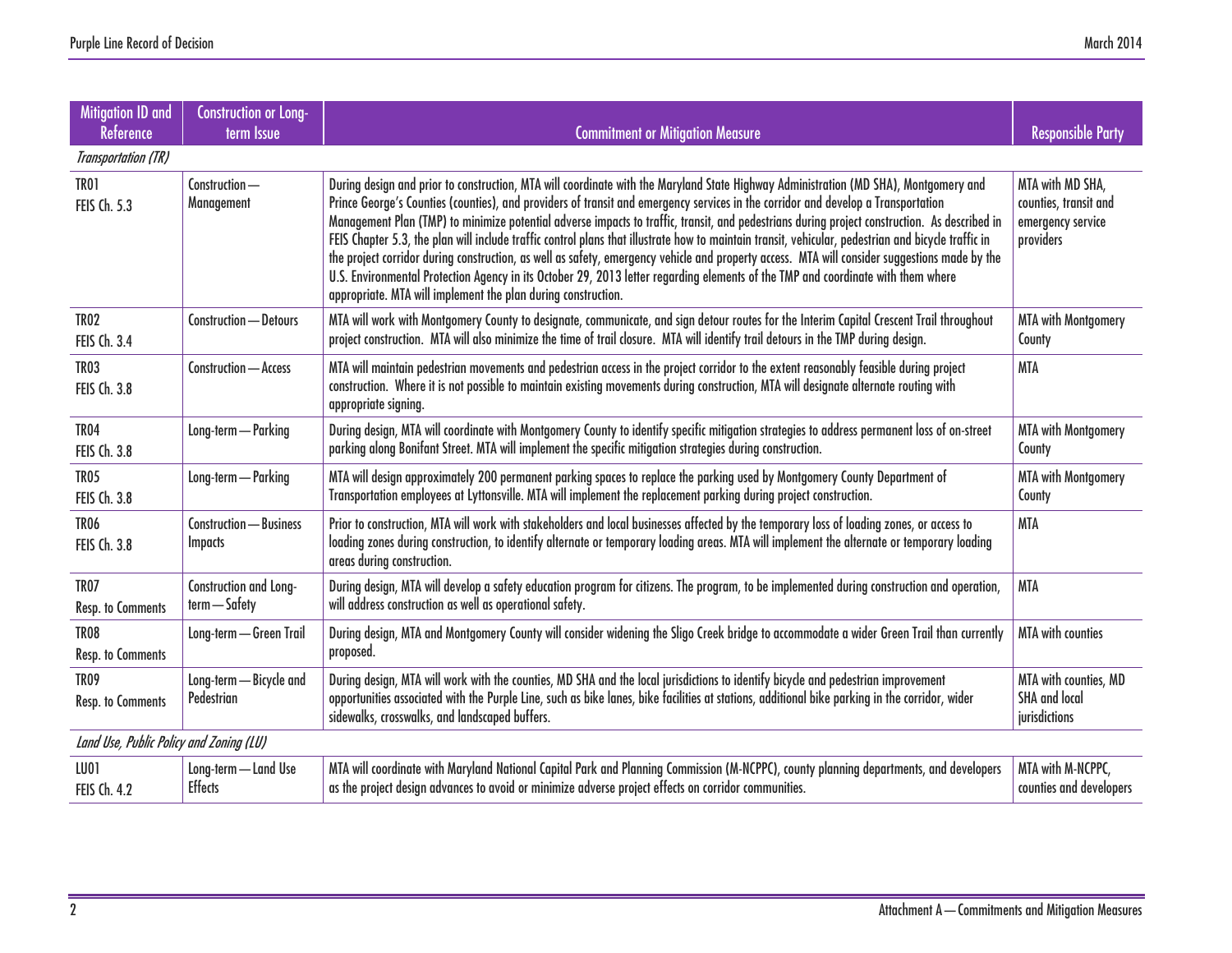| <b>Mitigation ID and</b><br><b>Reference</b>      | <b>Construction or Long-</b><br>term Issue             | <b>Commitment or Mitigation Measure</b>                                                                                                                                                                                                                                                                                                                                                                                                                                                                                                                                                                                                                         | <b>Responsible Party</b>                        |
|---------------------------------------------------|--------------------------------------------------------|-----------------------------------------------------------------------------------------------------------------------------------------------------------------------------------------------------------------------------------------------------------------------------------------------------------------------------------------------------------------------------------------------------------------------------------------------------------------------------------------------------------------------------------------------------------------------------------------------------------------------------------------------------------------|-------------------------------------------------|
| Neighborhoods and Community Facilities (NE)       |                                                        |                                                                                                                                                                                                                                                                                                                                                                                                                                                                                                                                                                                                                                                                 |                                                 |
| NEO1<br><b>FEIS Ch. 4.3</b>                       | Construction and Long-<br>term - Emergency<br>Response | The Purple Line Fire Life/Safety & Security Committee will meet prior to and during construction with emergency responders to identify and<br>resolve potential issues arising from construction, operation, and emergency response.                                                                                                                                                                                                                                                                                                                                                                                                                            | <b>MTA</b>                                      |
| NEO2<br>FEIS Ch. 4.3                              | Long-term - Maintenance<br><b>Facility Design</b>      | MTA will provide a landscape buffer between the Glenridge Maintenance Facility and the adjacent school and developed portion of the park;<br>MTA will install retaining walls to minimize the limits of disturbance.                                                                                                                                                                                                                                                                                                                                                                                                                                            | <b>MTA</b>                                      |
| NE03<br>FEIS Ch. 4.3                              | Construction - Access and<br>Parking                   | During design, MTA will coordinate with the counties to identify alternative access or temporary off-site parking for community facilities where<br>access or parking may be temporarily affected during construction. At the end of construction, MTA will restore parking as well as access to<br>parking that it temporarily affected.                                                                                                                                                                                                                                                                                                                       | <b>MTA</b> with counties                        |
| NE04<br>FEIS Ch. 4.3                              | Construction - Schools                                 | During design and construction, MTA will coordinate with the University of Maryland, Rosemary Hills Elementary School, Sligo Creek<br>Elementary School, and Silver Spring International Middle School to minimize disruptions due to project construction during school operations<br>to the extent reasonably feasible.                                                                                                                                                                                                                                                                                                                                       | <b>MTA with schools</b>                         |
| NE05<br><b>Resp. to Comments</b>                  | Construction - Talbot<br>Avenue Bridge                 | MTA will implement heavy construction of the Talbot Avenue Bridge abutments and retaining walls adjacent to the Rosemary Hills Elementary<br>School during the summer months when school is not in session. MTA will coordinate the schedule for work on the retaining walls and bridge<br>with Montgomery County Department of Transportation, Montgomery County Public Schools, and the community.                                                                                                                                                                                                                                                            | <b>MTA with Montgomery</b><br>County            |
| NEO6<br>Resp. to Comments                         | Construction - Community<br><b>Facilities</b>          | During construction, MTA will work with Montgomery County and local residents to monitor use of local community facilities by project<br>construction workers, and will provide additional resources such as policing or maintenance, if necessary.                                                                                                                                                                                                                                                                                                                                                                                                             | <b>MTA with Montgomery</b><br>County and public |
| <b>Property Acquisitions and Displacement(AD)</b> |                                                        |                                                                                                                                                                                                                                                                                                                                                                                                                                                                                                                                                                                                                                                                 |                                                 |
| AD01<br><b>FEIS Ch. 4.4</b>                       | Long-term - Relocation<br><b>Assistance</b>            | MTA will conduct property acquisition and relocation activities in accordance with the Uniform Relocation Assistance and Real Property<br>Acquisition Policies Act of 1970 (Uniform Act) as amended, the Federal Transit Administration (FTA) Circular 5010.1D, Grants Management<br>Requirements (or its successor), the Real Property Annotated Code of Maryland, MTA's Relocation Assistance Program, and other applicable<br>Maryland State laws that establish the process through which the State may acquire real property. Benefits include advisory services, moving<br>and reestablishment costs, and other payments and services as provided by law. | <b>MTA with FTA</b>                             |
| AD <sub>02</sub><br>Resp. to Comments             | Construction-<br><b>Displacements</b>                  | MTA will endeavor to enable tenants and owners of property it acquires to remain on the properties as long as reasonable prior to<br>construction.                                                                                                                                                                                                                                                                                                                                                                                                                                                                                                              | <b>MTA</b>                                      |
| AD03<br><b>FEIS Ch. 4.4</b>                       | Construction-<br><b>Construction Areas</b>             | MTA will restore properties it temporarily occupies to reasonably similar pre-construction condition at the end of construction activities, in<br>accordance with easement agreements.                                                                                                                                                                                                                                                                                                                                                                                                                                                                          | MTA with property<br>owners                     |
| AD <sub>04</sub><br>FEIS Ch. 3.5                  | Construction and Long-<br>$term -$<br><b>CSX</b>       | MTA will continue to coordinate with CSX as the project design advances regarding use of their right-of-way, the nature and extent of activities<br>affecting CSX right-of-way, and compliance with CSX safety requirements during construction as well as future Purple Line operations.                                                                                                                                                                                                                                                                                                                                                                       | <b>MTA with CSX</b>                             |
| AD <sub>05</sub><br><b>FEIS Ch. 4.4</b>           | Long-term - Permanent<br>Right-of-way                  | During design, MTA will coordinate with affected property owners and tenants to develop means to reduce the area of permanent right-of-way<br>and displacements for the project.                                                                                                                                                                                                                                                                                                                                                                                                                                                                                | MTA with property<br>owners and tenants         |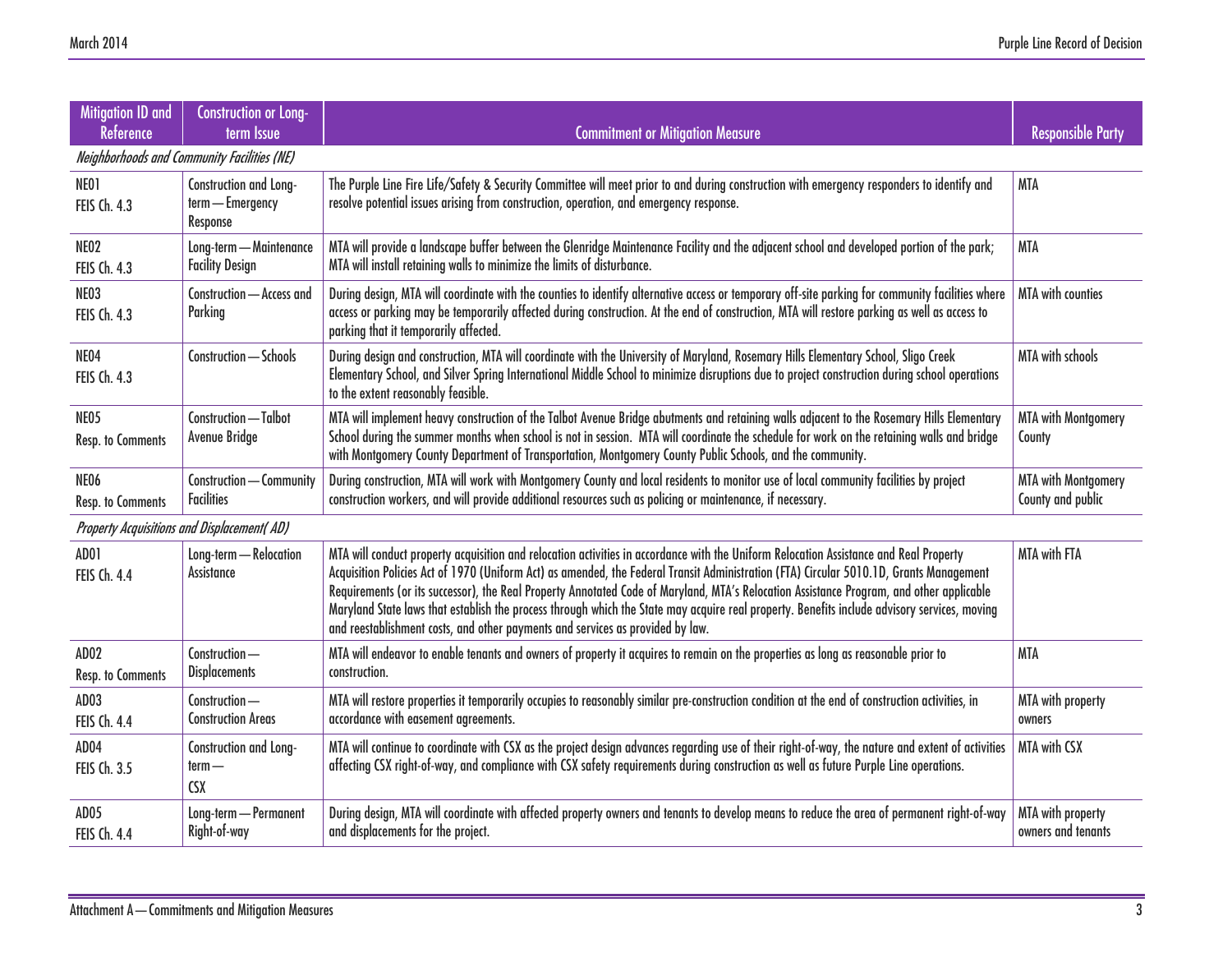| Mitigation ID and<br><b>Reference</b>            | <b>Construction or Long-</b><br>term Issue                            | <b>Commitment or Mitigation Measure</b>                                                                                                                                                                                                                                                                                                                                                                                                                                                                                   | <b>Responsible Party</b>                                                  |
|--------------------------------------------------|-----------------------------------------------------------------------|---------------------------------------------------------------------------------------------------------------------------------------------------------------------------------------------------------------------------------------------------------------------------------------------------------------------------------------------------------------------------------------------------------------------------------------------------------------------------------------------------------------------------|---------------------------------------------------------------------------|
| Economic Activity (EC)                           |                                                                       |                                                                                                                                                                                                                                                                                                                                                                                                                                                                                                                           |                                                                           |
| EC01<br>FEIS Chs. 4.5 and<br>4.19                | <b>Construction - Business</b><br><b>Impacts</b>                      | Prior to construction, MTA will implement a corridor-wide Business Impact Minimization Plan, which it will implement during construction. As<br>described in the FEIS Chapter 4.19.5 Short-term Construction Effects, MTA will develop this plan after evaluating best management practices<br>and lessons learned from other light rail construction projects regarding communications, construction staging, maintaining access for<br>customers and deliveries during construction, and providing directional signage. | <b>MTA</b>                                                                |
|                                                  | Parks, Recreational Land and Open Space (PR)                          |                                                                                                                                                                                                                                                                                                                                                                                                                                                                                                                           |                                                                           |
| <b>PR01</b><br><b>ROD Attachments D</b><br>and E | Construction and Long-<br>$term$ - Section 4(f)<br><b>Commitments</b> | MTA will implement the commitments and mitigation identified in the Final Section 4(f) Evaluation and FTA's Section 4(f) de minimis and<br>temporary occupancy exception concurrence letters signed by the officials with jurisdiction, which includes the National Park Service and M-<br>NCPPC (ROD Attachments D and E).                                                                                                                                                                                               | MTA with M-NCPPC,<br><b>National Park Service</b><br>(NPS) and NCPC       |
|                                                  | Historic Properties and Archeological Sites (HP)                      |                                                                                                                                                                                                                                                                                                                                                                                                                                                                                                                           |                                                                           |
| HP01<br><b>ROD Attachment B</b>                  | Construction and Long-<br>term - Section 106<br><b>Commitments</b>    | MTA will implement the project in accordance with the Section 106 of the National Historic Preservation Act (NHPA) Programmatic Agreement<br>(ROD Attachment B), including any amendments to that Agreement.                                                                                                                                                                                                                                                                                                              | FTA with MTA, NPS, and<br><b>Maryland Historical Trust</b><br>(MHT)       |
|                                                  |                                                                       | Visual Resources (VI) Note: See "Habitat and Wildlife" section below for tree loss commitments and mitigation measures                                                                                                                                                                                                                                                                                                                                                                                                    |                                                                           |
| <b>VIO1</b><br>FEIS Ch. 4.9                      | Long-term - Capital<br><b>Crescent Trail</b>                          | During design and using context sensitive design practices, MTA will coordinate and consult with Montgomery County, the Town of Chevy<br>Chase Mitigation Advisory Committee, and affected communities regarding the design of the permanent Capital Crescent Trail, including the<br>finishes of walls and fences, while meeting safety and Americans with Disability Act (ADA) requirements.                                                                                                                            | <b>MTA with Montgomery</b><br>County, Chevy Chase<br>Committee and public |
| <b>VIO2</b><br><b>FEIS Ch. 4.9</b>               | Long-term - Connecticut<br><b>Avenue Bridges</b>                      | During design, MTA will coordinate and consult with Montgomery County and the surrounding communities, such as Chevy Chase and the<br>neighborhoods along Chevy Chase Lake Drive, regarding the aesthetic treatment of the bridge structures over Connecticut Avenue.                                                                                                                                                                                                                                                     | <b>MTA with Montgomery</b><br>County and public                           |
| <b>VI03</b><br><b>FEIS Ch. 4.9</b>               | Construction and Long-<br>term - Rock Creek<br><b>Bridges</b>         | MTA will coordinate with M-NCPPC and the National Capital Planning Commission (NCPC) regarding the design and construction of the Rock<br>Creek bridges.                                                                                                                                                                                                                                                                                                                                                                  | MTA with M-NCPPC and<br><b>NCPC</b>                                       |
| <b>VI04</b><br><b>FEIS Ch. 4.9</b>               | Long-term - Aesthetic<br><b>Treatments</b>                            | MTA will continue to coordinate and consult with the counties and communities during design regarding the aesthetic treatments of the<br>Preferred Alternative elements: station design, location and design of traction powered substations and other ancillary structures, and<br>landscaping.                                                                                                                                                                                                                          | MTA with counties and<br>public                                           |
| <b>VI05</b><br><b>FEIS Ch. 4.9</b>               | Construction - Work<br><b>Zones</b>                                   | MTA will maintain an orderly appearance of active work zones and staging areas during construction.                                                                                                                                                                                                                                                                                                                                                                                                                       | <b>MTA</b>                                                                |
| <b>VI06</b><br>FEIS Ch. 4.9                      | Long-term - Art-in-Transit                                            | During design, MTA will incorporate art in elements of the project, such as stations, retaining walls and bridges. Working with counties, MTA<br>will identify an Artist Selection Committee, which will include community members and arts professionals.                                                                                                                                                                                                                                                                | <b>MTA</b>                                                                |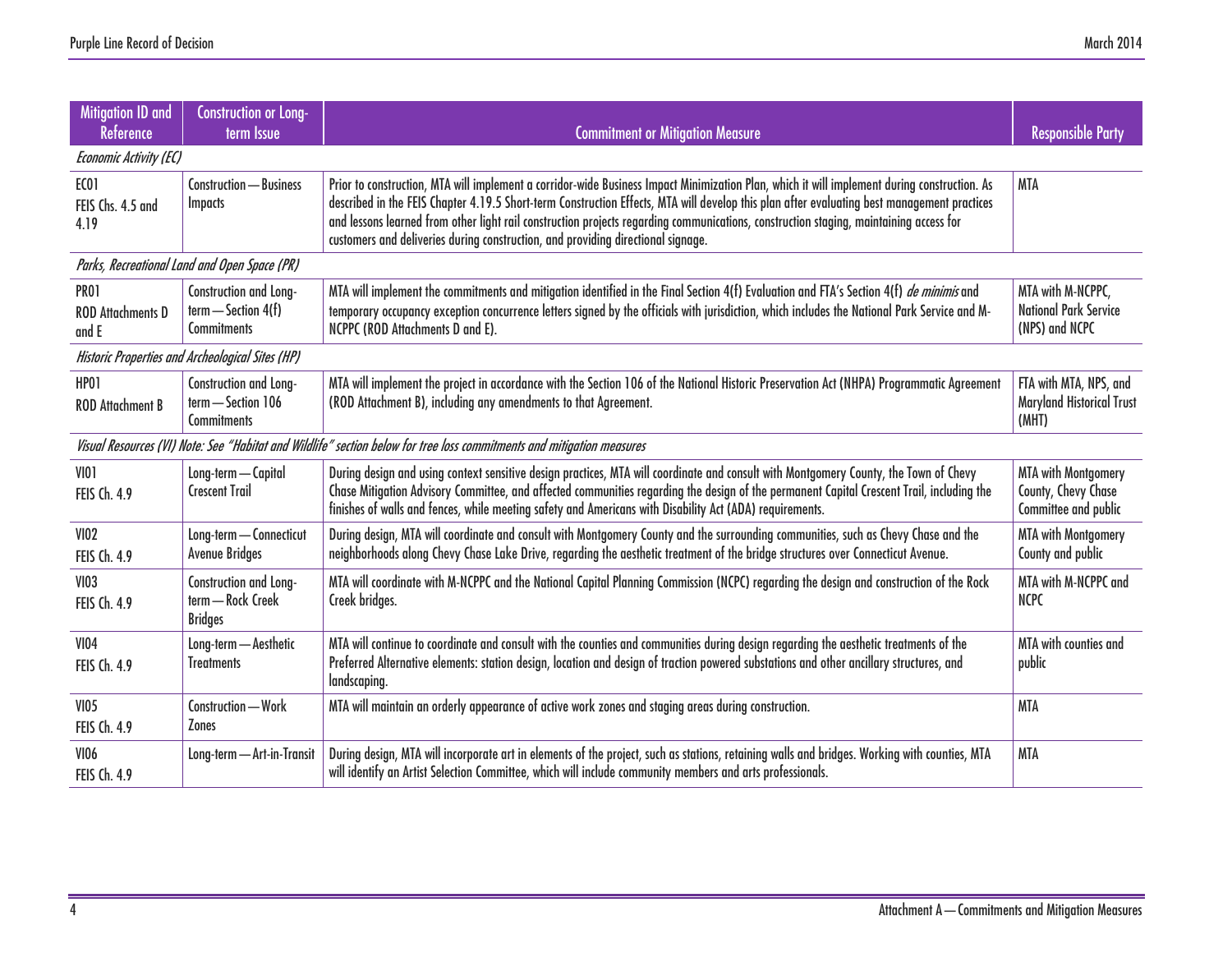| <b>Mitigation ID and</b><br><b>Reference</b> | <b>Construction or Long-</b><br>term Issue       | <b>Commitment or Mitigation Measure</b>                                                                                                                                                                                                                                                                                                                                                                                                                                                                                                                                                                                                                                                                                                                                                                                       | <b>Responsible Party</b> |
|----------------------------------------------|--------------------------------------------------|-------------------------------------------------------------------------------------------------------------------------------------------------------------------------------------------------------------------------------------------------------------------------------------------------------------------------------------------------------------------------------------------------------------------------------------------------------------------------------------------------------------------------------------------------------------------------------------------------------------------------------------------------------------------------------------------------------------------------------------------------------------------------------------------------------------------------------|--------------------------|
| Air Quality (AQ)                             |                                                  |                                                                                                                                                                                                                                                                                                                                                                                                                                                                                                                                                                                                                                                                                                                                                                                                                               |                          |
| AQ01<br>FEIS Ch. 4.10                        | Construction - Dust<br>Control                   | During construction, MTA will implement dust control measures in accordance with Maryland Department of Environment (MDE) requirements<br>and assure that construction equipment complies with the U.S. Environmental Protection Agency's (EPA) Tier 2 engine emission standards.<br>Possible dust and emission control measures are listed in the air quality portion of FEIS Chapter 4.20.                                                                                                                                                                                                                                                                                                                                                                                                                                  | <b>MTA</b>               |
| Noise (NO)                                   |                                                  |                                                                                                                                                                                                                                                                                                                                                                                                                                                                                                                                                                                                                                                                                                                                                                                                                               |                          |
| <b>NO01</b><br>FEIS Ch. 4.11                 | Long-term - Noise Wall                           | Between Bethesda Terminal Station and Jones Mill Road, MTA will provide a minimum four-foot noise wall or retaining wall adjacent to<br>residential areas.                                                                                                                                                                                                                                                                                                                                                                                                                                                                                                                                                                                                                                                                    | <b>MTA</b>               |
| <b>NO02</b><br><b>FEIS Ch. 4.11</b>          | Long-term - Vehicle<br>Design                    | LRT vehicles will include vehicle skirt panels, or an equivalent, to reduce the noise caused by the vehicles on the track.                                                                                                                                                                                                                                                                                                                                                                                                                                                                                                                                                                                                                                                                                                    | <b>MTA</b>               |
| <b>NO03</b><br>FEIS Ch. 4.11                 | Long-term - Public<br><b>Address Systems</b>     | Public address systems at each station will have volume adjustment controls to maintain announcement volumes at specific sound levels in<br>consideration of the surrounding community and safety requirements.                                                                                                                                                                                                                                                                                                                                                                                                                                                                                                                                                                                                               | <b>MTA</b>               |
| <b>NO04</b><br>FEIS Ch. 4.11                 | Long-term - Traction<br><b>Power Substations</b> | The traction power substations will be designed in accordance with design criteria intended to minimize the noise from transformer hum.                                                                                                                                                                                                                                                                                                                                                                                                                                                                                                                                                                                                                                                                                       | <b>MTA</b>               |
| <b>NO05</b><br><b>FEIS Ch. 4.11</b>          | Construction - Noise                             | As design advances and prior to construction, MTA will develop construction phase noise minimization measures. Typical measures MTA will<br>consider include conducting construction activities during the daytime as reasonably feasible; designating construction vehicle routes to<br>minimize disturbance to residents; locating stationary equipment away from residential areas to the extent reasonably feasible; employing<br>noise control technologies to limit excessive noise when working near residences; and adequately notifying the public of construction<br>operations and schedules.                                                                                                                                                                                                                      | <b>MTA</b>               |
| <b>Vibration (VB)</b>                        |                                                  |                                                                                                                                                                                                                                                                                                                                                                                                                                                                                                                                                                                                                                                                                                                                                                                                                               |                          |
| VB01<br>FEIS Ch. 4.12                        | Long-term - Vibration                            | Prior to construction, MTA will perform a more detailed assessment of the potential for operational vibration impacts in those areas identified<br>in the FEIS as being potentially impacted by project-related vibration. Where this assessment indicates potential for vibration impact, MTA will<br>design minimization measures that are appropriate to the specific condition.                                                                                                                                                                                                                                                                                                                                                                                                                                           | <b>MTA</b>               |
| VB <sub>02</sub><br>FEIS Ch. 4.12            | Construction - Vibration                         | Prior to construction, MTA will identify measures to minimize the potential for project-related vibration impacts in the corridor during<br>construction. Possible vibration control measures are listed in FEIS Chapter 4.12.3.                                                                                                                                                                                                                                                                                                                                                                                                                                                                                                                                                                                              | <b>MTA</b>               |
| VB <sub>03</sub><br>FEIS Ch. 4.20            | Long-term - Vibration                            | Prior to construction, MTA will analyze extremely vibration sensitive buildings located within the University of Maryland (UMD) campus as<br>agreed upon by MTA and UMD; and identify control measures to be incorporated into the project design to minimize the potential for vibration<br>impacts.                                                                                                                                                                                                                                                                                                                                                                                                                                                                                                                         | <b>MTA</b>               |
| VB <sub>04</sub><br>FEIS Ch. 4.12            | Construction - Vibration                         | As design advances and prior to construction, MTA will determine if rock blasting will be required to construct the Plymouth Tunnel. If blasting<br>is required, MTA will develop and implement a blasting plan that provides measures to minimize the effects of blasting on the surrounding<br>communities. Typical measures MTA will consider are described in FEIS Chapter 4.12.3 and include community notification in advance of<br>blasting events; scheduling events during least community-sensitive hours; specifying heavy equipment routes to limit community impact;<br>hiring an expert blasting consultant with experience in controlled blasting; setting vibration level limits; monitoring blast events; conducting<br>test blasts to validate methodology; and conducting pre- and post- blasting surveys. | <b>MTA</b>               |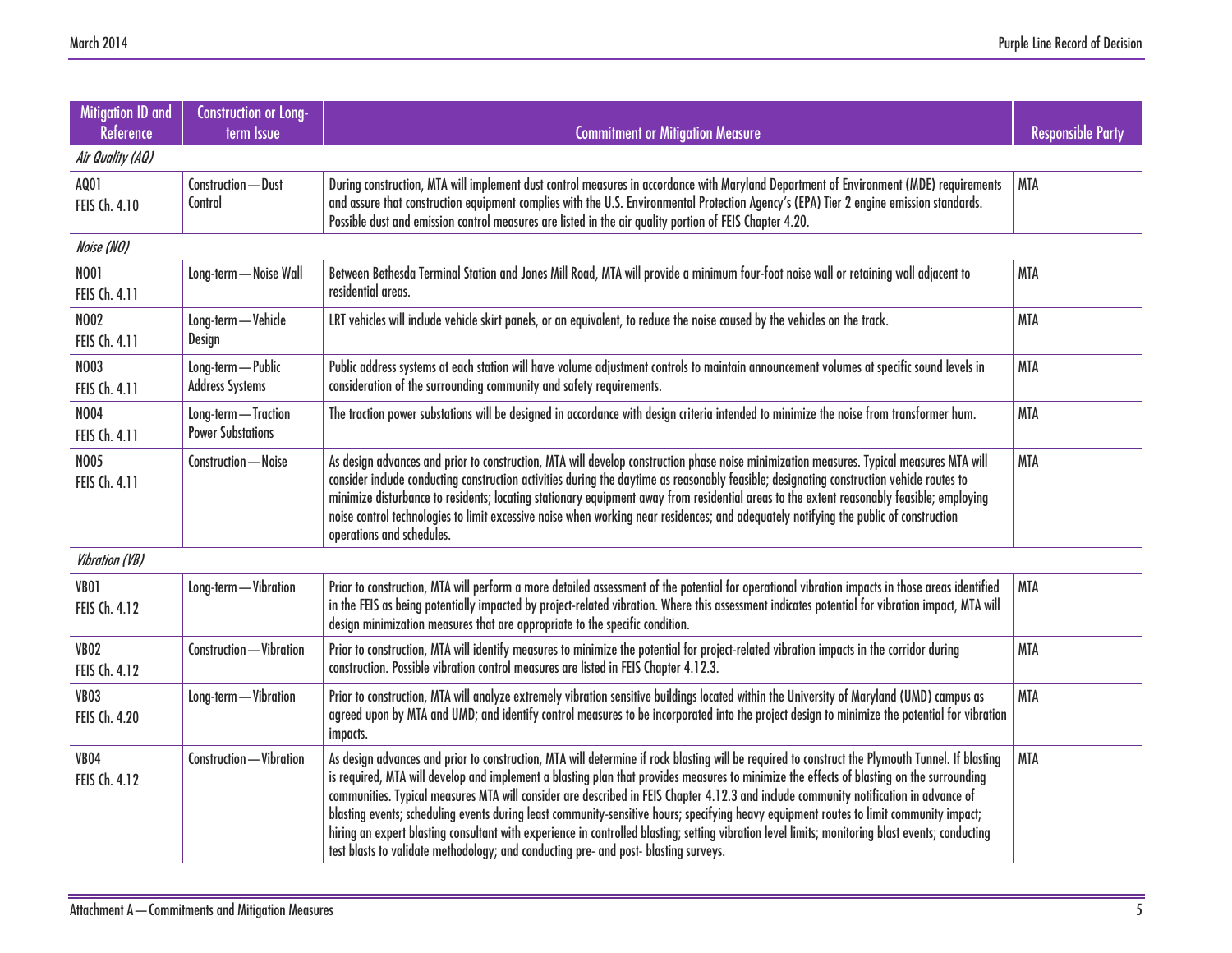| Mitigation ID and<br><b>Reference</b>   | <b>Construction or Long-</b><br>term Issue     | <b>Commitment or Mitigation Measure</b>                                                                                                                                                                                                                                                                                                                                                                                          | <b>Responsible Party</b>                       |  |
|-----------------------------------------|------------------------------------------------|----------------------------------------------------------------------------------------------------------------------------------------------------------------------------------------------------------------------------------------------------------------------------------------------------------------------------------------------------------------------------------------------------------------------------------|------------------------------------------------|--|
| <b>Habitat and Wildlife (HW)</b>        |                                                |                                                                                                                                                                                                                                                                                                                                                                                                                                  |                                                |  |
| HW01<br>FEIS Ch. 4.13                   | Long-term - Forest<br><b>Conservation Plan</b> | Prior to construction and in compliance with the MD Forest Conservation Act, MTA will prepare a Forest Conservation Plan to offset project-<br>related tree loss along the Georgetown Branch Trail and at other corridor locations. At the end of construction, MTA will implement the plan<br>which will detail specific forest retention, tree-planting and/or forest mitigation banking.                                      | <b>MTA</b>                                     |  |
| <b>HW02</b><br>FEIS Ch. 4.13            | Long-term - Natural<br>Environment             | During design, MTA will coordinate with federal and state regulatory agencies to identify measures to avoid or minimize natural environment<br>impacts as part of obtaining applicable permits.                                                                                                                                                                                                                                  | MTA with agencies listed<br>in FEIS Table 4-54 |  |
| HW03<br>FEIS Ch. 4.13                   | Long-term - Streams                            | As design advances, MTA will avoid creating in-stream barriers that block migratory fish from upstream spawning grounds.                                                                                                                                                                                                                                                                                                         | MTA                                            |  |
| HW04<br>FEIS Ch. 4.13                   | Long-term - Streams                            | As design advances, MTA will minimize alterations of stream configuration, characteristics, and hydrology.                                                                                                                                                                                                                                                                                                                       | <b>MTA</b>                                     |  |
| <b>HW05</b><br>FEIS Ch. 4.13            | Long-term - Streams                            | As design advances, MTA will work to avoid or minimize incremental changes to in-stream water quality from deforestation of the riparian<br>zone.                                                                                                                                                                                                                                                                                | <b>MTA</b>                                     |  |
| <b>HW06</b><br><b>Resp. to Comments</b> | Long-term - Streams                            | MTA will implement mitigation for project-related stream impacts in accordance with permits it will obtain during design from the U.S. Army<br>Corps of Engineers (USACE) and MDE.                                                                                                                                                                                                                                               | <b>MTA</b>                                     |  |
| HW07<br>FEIS Ch. 4.13                   | Construction — Materials                       | MTA will prepare and implement a spill management plan and water quality and quantity controls for construction area containment, use and<br>storage of fuels and other potential contaminants based on current regulations and project permit conditions.                                                                                                                                                                       | <b>MTA</b>                                     |  |
| HW08<br>FEIS Ch. 4.13                   | Long-term - Habitat                            | As design advances, MTA will design culverts and bridges to MDE standards to avoid or minimize secondary and cumulative impacts to<br>migratory fish and the alteration of habitat.                                                                                                                                                                                                                                              | <b>MTA</b>                                     |  |
| <b>HW09</b><br>FEIS Ch. 4.13            | Construction - Habitat                         | MTA will restore and stabilize temporarily disturbed aquatic habitat at the end of construction according to a restoration plan to be developed<br>during design by MTA in coordination with the USACE and MDE permits.                                                                                                                                                                                                          | MTA with USACE and<br><b>MDE</b>               |  |
| <b>HW10</b><br>FEIS Ch. 4.13            | Construction - Streams                         | MTA will not undertake in-stream construction during state-mandated stream closure periods.                                                                                                                                                                                                                                                                                                                                      | <b>MTA</b>                                     |  |
| HW11<br>FEIS Ch. 4.13                   | Construction - Habitat                         | During design, MTA will coordinate with the Maryland Department of Natural Resources (MDNR) regarding the heron colony located within<br>Coquelin Run. During construction and in accordance with the U.S. Migratory Bird Treaty Act, MTA will minimize potential impacts to<br>migratory birds and forest interior dwelling species using time of year construction restrictions (April-August) for forest clearing operations. | <b>MTA with MDNR</b>                           |  |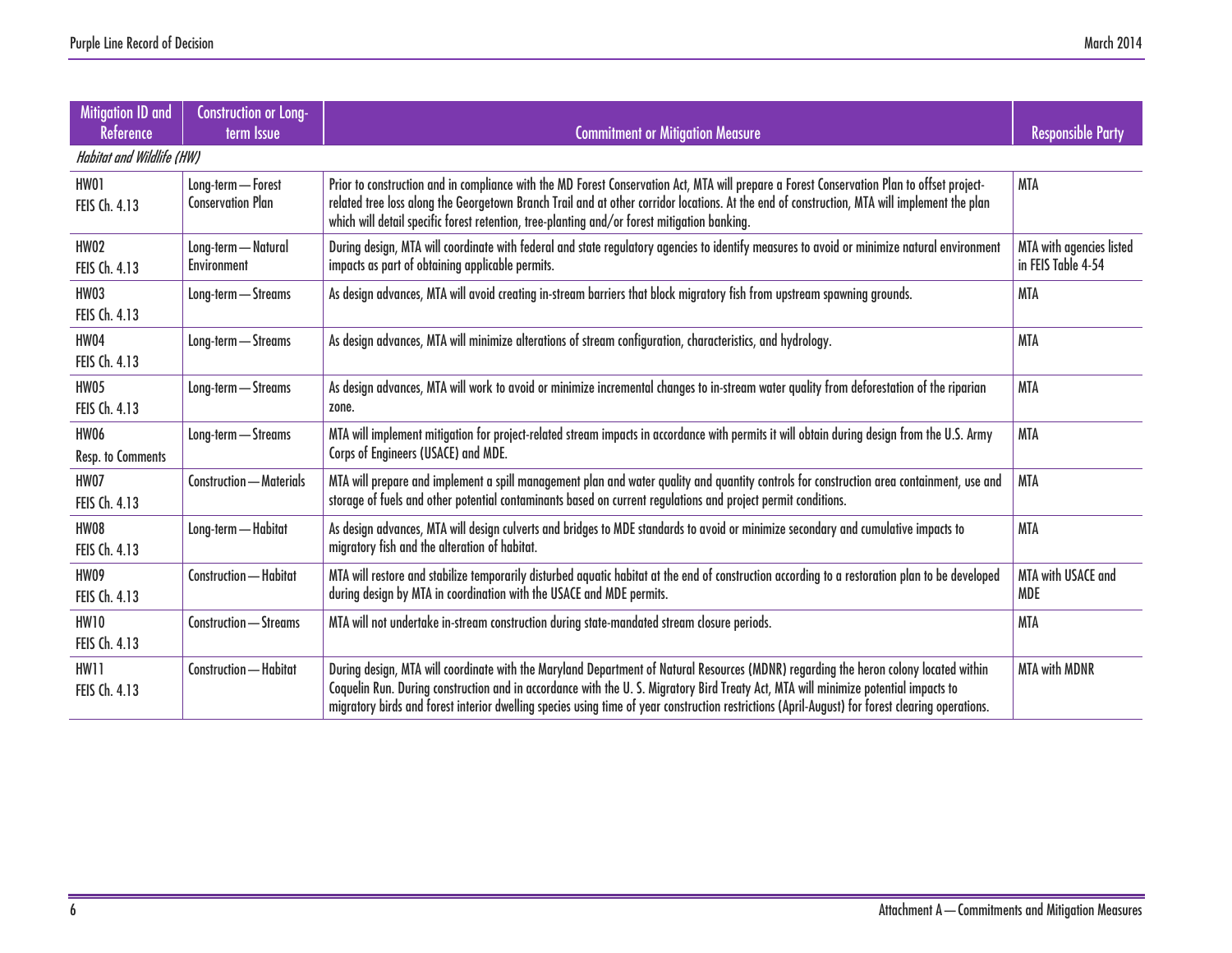| Mitigation ID and<br>Reference | <b>Construction or Long-</b><br>term Issue      | <b>Commitment or Mitigation Measure</b>                                                                                                                                                                                                                                                                                                                                                                                                                                                                                                                                                                                 | <b>Responsible Party</b>            |  |  |
|--------------------------------|-------------------------------------------------|-------------------------------------------------------------------------------------------------------------------------------------------------------------------------------------------------------------------------------------------------------------------------------------------------------------------------------------------------------------------------------------------------------------------------------------------------------------------------------------------------------------------------------------------------------------------------------------------------------------------------|-------------------------------------|--|--|
|                                | Water Resources, Topography and Soils (WT)      |                                                                                                                                                                                                                                                                                                                                                                                                                                                                                                                                                                                                                         |                                     |  |  |
| WT01<br>FEIS Ch. 4.14          | Long-term - Wetlands                            | MTA will coordinate with federal and state regulatory agencies to develop and implement a project-wide compensatory mitigation strategy to<br>offset impacts to wetlands and aquatic resources. MTA will comply with the Federal Compensatory Mitigation Rule, as well as stipulations in<br>federal and state agency-issued permits.                                                                                                                                                                                                                                                                                   | MTA with USACE and<br><b>MDE</b>    |  |  |
| WT02<br>FEIS Ch. 4.14          | Construction - Scenic and<br><b>Wild Rivers</b> | MTA will minimize the area of disturbance to Maryland-designated scenic and wild rivers by clearly identifying the areas on project design<br>drawings, marking and fencing the work area prior to construction, and prohibiting activity outside the work area. Prior to construction, MTA<br>will submit project plans to MDNR for evaluation in compliance with the Maryland Scenic and Wild Rivers Act to assure that the project will not<br>jeopardize the scenic value of the designated rivers.                                                                                                                 | <b>MTA with MDNR</b>                |  |  |
| WT03<br>FEIS Ch. 4.14          | Long-term - Floods                              | MTA will perform hydraulic and hydrologic studies during design. If these studies find that flood elevation would change as a result of the<br>project, MTA will develop and implement floodplain storage mitigation in coordination with MDE. As required, MTA will submit project plans to<br>MDE for approval of structural evaluations, fill volumes, proposed grading elevations, structural flood-proofing, and flood protection measures<br>in compliance with Federal Emergency Management Agency (FEMA) requirements, USDOT Order 5650.2 "Floodplain Management and<br>Protection," and Executive Order 11988. | <b>MTA with MDE</b>                 |  |  |
| WT04<br><b>FEIS Ch. 4.22</b>   | Construction and Long-<br>term — Permits        | Subsequent to the ROD and prior to construction, MTA will obtain applicable environmental permits for water resources. A list of applicable<br>permits is provided in FEIS Table 4-54.                                                                                                                                                                                                                                                                                                                                                                                                                                  | <b>MTA</b>                          |  |  |
| WT05<br>FEIS Ch. 4.14          | Construction and Long-<br>term - Permits        | Prior to construction, MTA will develop an Erosion and Sediment Control Plan, in accordance with the Stormwater Management Act of 2007<br>(and the Energy Independence and Security Act, Section 438, as it relates to the Baltimore-Washington Parkway), which will specify proper<br>slope and soil stabilization techniques, erosion and sediment controls, and stormwater management facilities.                                                                                                                                                                                                                    | MTA with MDE and M-<br><b>NCPPC</b> |  |  |
| WT06<br>FEIS Ch. 4.14          | Long-term - Water<br>Quality                    | During design and construction, MTA will strive to avoid long-term water quality and quantity impacts to aquatic biota by minimizing the<br>amount of new impervious surfaces associated with the transitway, yard, and maintenance facility.                                                                                                                                                                                                                                                                                                                                                                           | MTA                                 |  |  |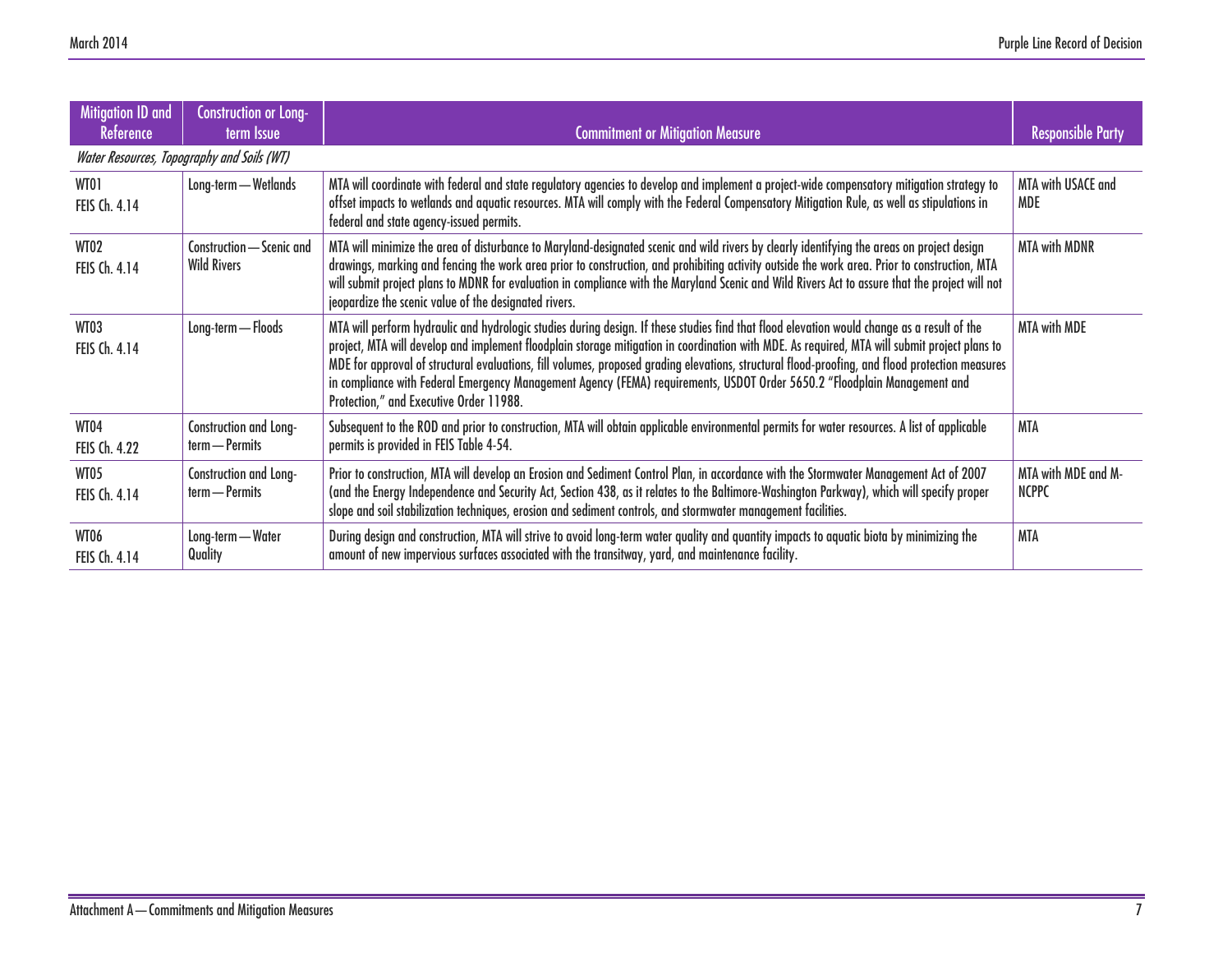| Mitigation ID and<br><b>Reference</b>                                                            | <b>Construction or Long-</b><br>term Issue | <b>Commitment or Mitigation Measure</b>                                                                                                                                                                                                                                                                                                                                                                 | <b>Responsible Party</b>                 |  |  |
|--------------------------------------------------------------------------------------------------|--------------------------------------------|---------------------------------------------------------------------------------------------------------------------------------------------------------------------------------------------------------------------------------------------------------------------------------------------------------------------------------------------------------------------------------------------------------|------------------------------------------|--|--|
|                                                                                                  | <b>Hazardous Materials (HM)</b>            |                                                                                                                                                                                                                                                                                                                                                                                                         |                                          |  |  |
| <b>HM01</b><br>FEIS Ch. 4.16                                                                     | Long-term - Materials                      | Prior to and during operations, MTA will establish procedures and staff training for proper storage and maintenance of equipment and<br>hazardous materials.                                                                                                                                                                                                                                            | <b>MTA</b>                               |  |  |
| <b>HM02</b><br>FEIS Ch. 4.16                                                                     | Construction - Health and<br>Safety        | MTA will develop a site-specific health and safety plan including equipment and procedures to protect workers and general public during<br>construction, procedures for monitoring contaminant exposures, and identification of the chain of command.                                                                                                                                                   | <b>MTA</b>                               |  |  |
| HM03<br>FEIS Ch. 4.16                                                                            | Construction-<br>Contamination             | MTA will perform a Phase II Environmental Site Assessment (ESA) prior to acquisition of any property with a high potential for concern (sites<br>ranked 1 or 2 in the Phase I ESA; FEIS Table 4-38) unless the property can be classified accurately by other means or methods. MTA also will<br>perform further records research on sites with a ranking of 4 to determine potential presence of PCBs. | <b>MTA</b>                               |  |  |
| <b>HM04</b><br>FEIS Ch. 4.16                                                                     | Construction-<br>Contamination             | MTA will identify remediation actions to implement, as needed, if unexpected soil or groundwater contamination is encountered during<br>construction.                                                                                                                                                                                                                                                   | <b>MTA</b>                               |  |  |
| HM05<br>FEIS Ch. 4.16                                                                            | Construction-<br>Contamination             | Prior to construction, MTA will develop an action plan to be used if contaminated soils are identified or encountered prior to or during<br>construction. The plan will describe procedures for evaluating off-site remediation, chemical stabilization, or other treatments and disposal<br>options, in cooperation with MDE. MTA will implement the plan during construction.                         | <b>MTA</b>                               |  |  |
| <b>HM06</b><br>FEIS Ch. 4.16                                                                     | $Long-term -$<br>Contamination             | MTA will coordinate with MDE to determine the mitigation response and reporting required should a release of hazardous materials occur<br>during operations.                                                                                                                                                                                                                                            | <b>MTA with MDE</b>                      |  |  |
| Utilities (UT)                                                                                   |                                            |                                                                                                                                                                                                                                                                                                                                                                                                         |                                          |  |  |
| UT01<br>FEIS Ch. 4.17                                                                            | Design and<br>Construction - Utilities     | During design, MTA will coordinate with utility owners regarding project-related work in the area of utilities.                                                                                                                                                                                                                                                                                         | MTA with utility owners                  |  |  |
| Environmental Justice (EJ) Note: See also Construction Commitments and Mitigation Measures below |                                            |                                                                                                                                                                                                                                                                                                                                                                                                         |                                          |  |  |
| EJ01<br>FEIS Ch. 4.19                                                                            | Construction - Business<br><b>Impacts</b>  | MTA will implement a corridor-wide Business Impact Minimization Plan before construction begins. MTA will develop this plan after evaluating<br>best practices and lessons learned from other light rail construction projects. MTA will adopt this plan prior to initiating construction.                                                                                                              | MTA with local business<br>owners        |  |  |
|                                                                                                  |                                            | For example, to address access restrictions or detours to businesses, MTA will work with local business liaisons to understand the characteristics<br>of local businesses (customer origins, peak business times, etc.) and to establish construction staging plans to minimize business disruptions.                                                                                                   |                                          |  |  |
|                                                                                                  |                                            | MTA will continue communication with local businesses during construction to monitor effects and modify construction plans, if possible, to<br>further reduce impacts.                                                                                                                                                                                                                                  |                                          |  |  |
| <b>EJ02</b><br>FEIS Ch. 4.19                                                                     | Long-term - Businesses                     | During design, construction and operations, MTA will support efforts by counties and other stakeholders to leverage additional resources to<br>support and strengthen small businesses in the corridor.                                                                                                                                                                                                 | MTA with counties and<br>stakeholders    |  |  |
| EJ03<br>FEIS Ch. 4.19                                                                            | Long-term - Workforce<br>Development       | During design, construction and operations, MTA and the counties will design and implement programs to create project-related local economic<br>benefits, including workforce development programs.                                                                                                                                                                                                     | MTA with counties and<br>advocacy groups |  |  |
| <b>EJ04</b><br>FEIS Ch. 4.19                                                                     | Long-term - Affordable<br>Housing          | During design, construction and operations, MTA will support county-led efforts to protect and expand the corridor-wide supply of affordable<br>housing.                                                                                                                                                                                                                                                | MTA with counties and<br>advocacy groups |  |  |